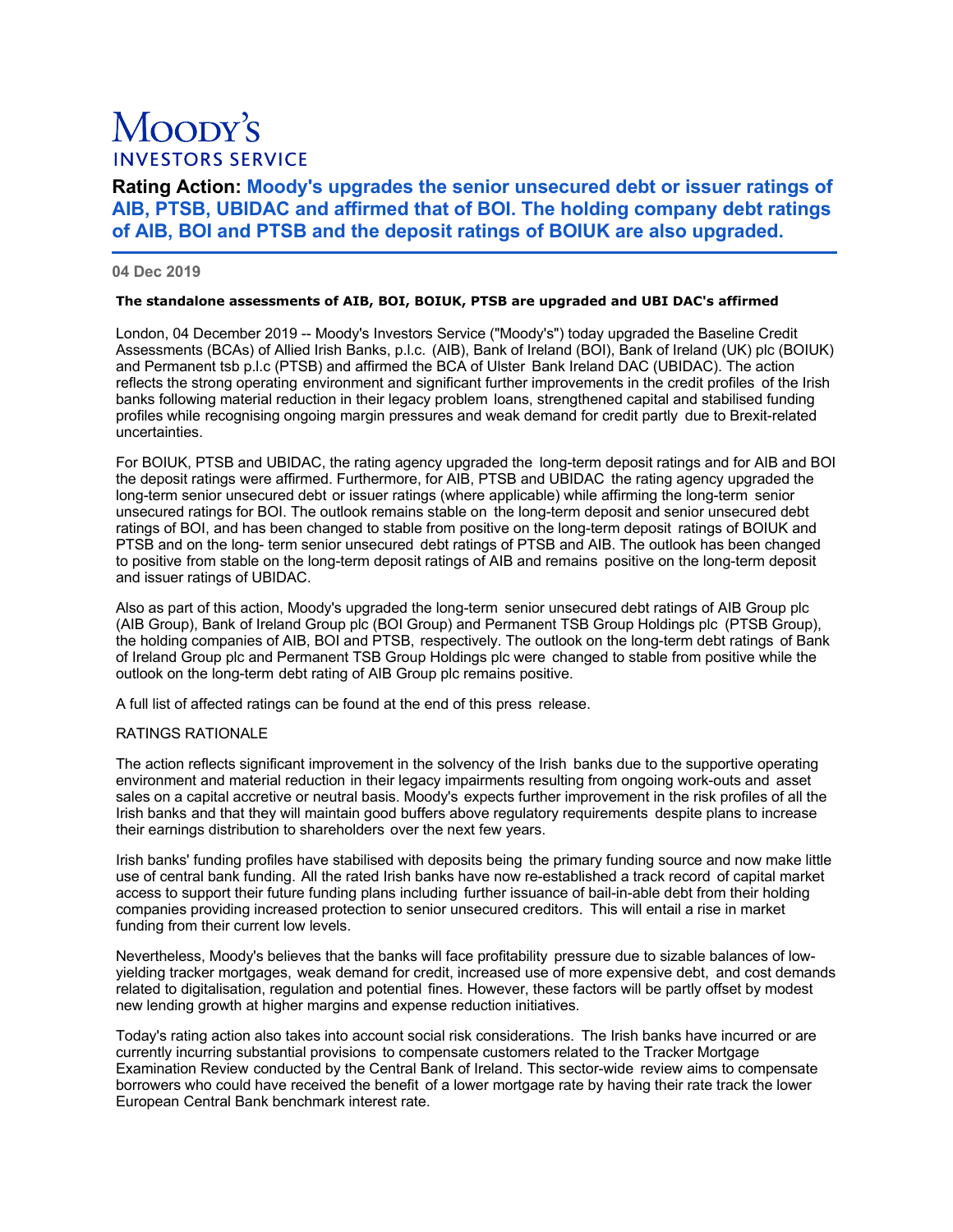Moody's does not have any particular governance concern for all the issuers impacted by today's rating action. Moody's does not apply any corporate behaviour adjustment to these banks and views their risk management frameworks as consistent and commensurate with their risk appetite.

Additionally, the rating action reflects the results of Moody's affiliate support assumptions, where applicable, and Moody's Advanced Loss Given Failure (LGF) analysis. This takes into account increased protection for senior creditors from the issuance of more junior debt. Furthermore, Moody's incorporates an assumption of the potential for a low or medium level of support from the Government of Ireland (A2 stable) in the senior ratings of the banks' operating companies, depending on Moody's view of their systemic importance. For holding company instruments, which are meant to absorb losses in resolution, Moody's believes that the potential for government support is therefore low and hence these ratings do not include any related uplift.

#### SPECIFIC ANALYTICAL FACTORS FOR THE AFFECTED BANKS

#### Allied Irish Banks, p.l.c. (AIB)

The upgrade of the long-term senior unsecured debt ratings reflects the upgrade of AIB's BCA and unchanged uplift under Moody's Advanced LGF analysis. Moody's expectation of a moderate probability of government support results in an additional notch of uplift in AIB's senior unsecured debt ratings. AIB's long-term deposit ratings, Counterparty Risk (CR) Ratings and CR Assessment were affirmed since the government support assumption no longer results in an additional notch uplift given they are positioned at the same level as Irish Government's rating. The upgrade of EBS d.a.c's (EBS) BCA and affirmation of deposit ratings follows that of AIB's and reflects Moody's credit view of EBS's status as a Highly Integrated and Harmonized (HIH) affiliate of AIB.

The upgrade of the BCA reflects AIB's (1) much improved asset risk with problem to gross loans (PL) ratio at 7.3% as of H1 2019, down from 9.2% at end-2018; (2) solid capitalisation and leverage, with Moody's tangible common equity (TCE) to risk-weighted assets (RWA) and TCE to tangible banking assets at 20.8% and 11.9% respectively; (3) strong core profitability, with reported net income over tangible assets (NI/TA) at 0.76% and a very strong net interest margin (NIM) of 2.33%; and (4) its strong liquidity profile with low market funding reliance. As of H1 2019, AIB had provisioned €35 million for the potential cost of regulatory fines over in relation to the Tracker Mortgage Review (TMR).

The positive outlook on AIB's long-term deposit ratings and AIB Group's senior unsecured debt ratings reflects potential upside to the BCA, due to further expected improvements in the bank's asset risk. Furthermore, AIB's strong profitability and capital, despite some expected decline, continue to provide a strong loss absorption cushion. The outlook on AIB's senior unsecured debt rating is stable since a notch upgrade of the BCA would likely be offset by a loss of the current one notch uplift from government support, as the rating is already in line with that of Ireland itself.

AIB's deposit and AIB Group's debt ratings could be upgraded as a result of an upgrade in the bank's BCA; the long-term debt could be upgraded as a result of a BCA upgrade and further increase in the amount of the bank's bail-in-able debt. The bank's BCA could be upgraded because of (1) a further reduction in NPLs while preserving the strong capital base; (2) an improvement in stressed-capital resilience; or (3) sustained improvement in its core profitability.

AIB's and AIB Group's ratings could be downgraded, although unlikely given the positive outlook, as a result of a downgrade in its standalone BCA; or (2) redemption of maturing subordinated instruments without their replacement. AIB's BCA could be downgraded because of (1) a significant deterioration in the bank's solvency or liquidity profile.

#### Bank of Ireland (BOI)

The upgrade of BOI's subordinated, junior subordinated debt and "low trigger" additional tier 1 (AT1) and all BOI Group's debt ratings reflects the upgrade of BOI's BCA and unchanged uplift under Moody's Advanced LGF analysis. The affirmation of BOI's long-term deposits, senior unsecured debt and CR Ratings and CR Assessments reflects the loss of government support uplift that was incorporated in the ratings, given they are already the same as that of Ireland itself, following the BCA upgrade.

The upgrade of the BCA reflects BOI's (1) much improved asset risk with a 4.9% PL ratio as of H1 2019, down from 5.9% at end-2018, and which the agency expects to improve further to close to 3.5% by year-end 2019; (2) strong capitalisation and leverage with Moody's TCE/RWA and TCE/TBA at 15.7% and 7.4% respectively;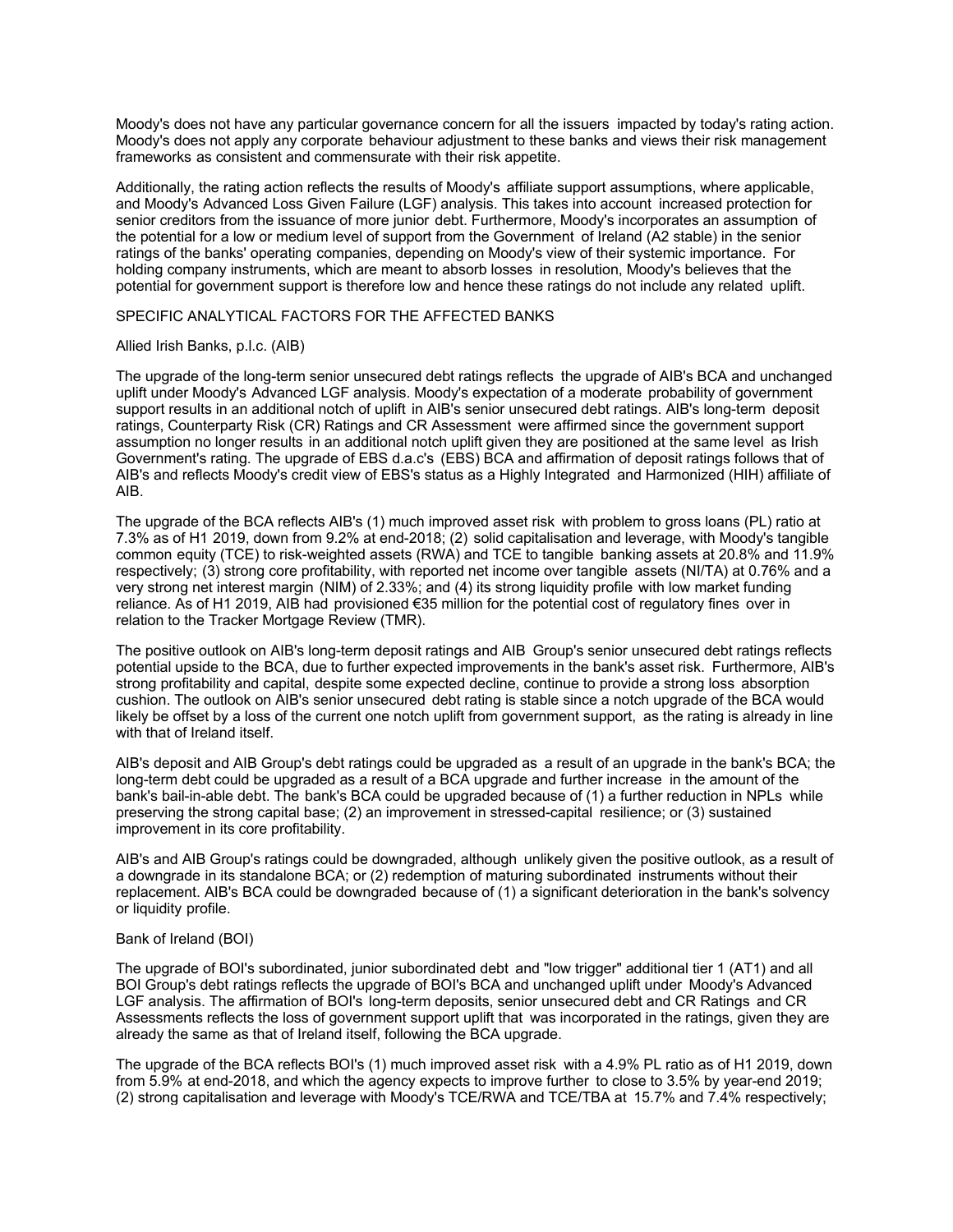(3) moderate core profitability with reported NI/TA at 0.36% and a NIM of 1.78%; and (4) its sound funding and liquidity profile with low market funding reliance. As of H1 2019, BOI had provisioned €55 million towards potential costs of customer redress and regulatory fines associated with the TMR.

The outlook on BOI's and BOI Group's ratings is stable reflecting the agency's expectation that the bank will reduce legacy problem loans further while maintaining its strong capitalisation and continue to report moderate profitability, which remains structurally weaker, due to a higher share of tracker mortgages, lower share of SMEs and higher operational costs, than that of its main Irish peer.

BOI's debt and deposits and BOI Group's debt ratings could be upgraded as a result of an upgrade in the bank's BCA. The bank's BCA could be upgraded because of (1) a significant improvement in its core profitability; and (2) an improvement in stressed-capital resilience.

BOI's and BOI Group's ratings could be downgraded as a result of a downgrade in its BCA; or (2) redemption of maturing subordinated instruments without their replacement. BOI's BCA could be downgraded because of a significant deterioration in the bank's solvency or liquidity profile.

#### Bank of Ireland (UK) plc (BOIUK)

The upgrade of the long-term ratings and assessments reflects the upgrade of BOIUK's BCA and unchanged uplift under Moody's Advanced LGF analysis. Moody's expectation of a low probability of government support results in no additional notch of uplift in the ratings.

The upgrade of the BCA reflects the upgrade of its parent's (BOI's) BCA, as the weaker credit fundamentals of BOI previously acted as a constraint on BOIUK's own BCA. The BCA of BOIUK is one notch higher than that of its parent BOI, given the subsidiary's stronger credit fundamentals, but limited by the operational interlinkages between BOI and BOIUK. BOIUK's BCA is supported by its (1) strong asset risk with low volatility, with a 1.8% PL ratio as of end-2018; (2) strong capital position with Moody's TCE/RWA at 15.6%; (3) stable profit generation with reported NI/TA at 0.57%; and (4) a solid domestic retail deposit funding profile. Additionally, BOIUK's BCA reflects its monoline business model which elevates its earnings sensitivity to a stress primarily in the UK residential mortgage market.

The outlook on BOIUK's deposit ratings is stable, reflecting the agency's expectation that despite a weakening operating environment in the UK, BOIUK will maintain a steady performance due to a relatively low risk loan book and stable and granular deposit funding base.

BOIUK's debt and deposits could be upgraded as a result of a significant increase in the bank's bail-in-able debt or an upgrade in the BCAs of both BOIUK and its parent. The bank's BCA could be upgraded because of a significant improvement in (1) its loan book diversification; or in (2) its solvency, in particular capital and core profitability.

BOIUK's ratings could be downgraded as a result of a downgrade in its or BOI's standalone BCA.

# Permanent tsb p.l.c. (PTSB)

The upgrade of all long-term deposit and debt ratings of PTSB and PTSB Group -- where applicable - reflects (1) the upgrade of PTSB's BCA; and (2) unchanged uplift for PTSB's Junior Subordinate MTN, Subordinate MTN and all of PTSB Group's ratings and the one notch increase in the uplift to two notches for PTSB's deposits and senior unsecured debt ratings, under Moody's Advanced LGF analysis. Moody's revised its expectation in relation to the probability of government support for PTSB, to low from moderate, resulting in no additional notch of uplift in its ratings. The lower assumption of government support reflects the bank's muchimproved performance, completion of the European Commission restructuring plan in 2018, the successful inaugural MREL bond issuance in September 2019, and the bank's reduced systemic importance. The longterm CR Ratings and CR Assessment were affirmed, since the one notch upgrade of the BCA was offset by the removal of government support uplift.

The upgrade of the BCA reflects (1) much improved asset risk, reflected in the PL ratio of 7.2% following the recent €506 million problem loan sale, versus 10% reported as of H1 2019, but also constrained by the 16% stock of negative equity mortgages reported as of year-end 2018; (2) strong capitalisation, with Moody's TCE/RWA and TCE/TBA at 15.9% and 8.4%, respectively; (3) the bank's structurally weak core profitability given its focus on the Irish mortgage market with reported NI/TA at 0.21% and a moderate net interest margin (NIM) of 1.69% as of H1 2019; and (4) its strong funding and liquidity profile with low market funding reliance. Additionally, PTSB's BCA reflects its monoline business model which elevates its earnings sensitivity to a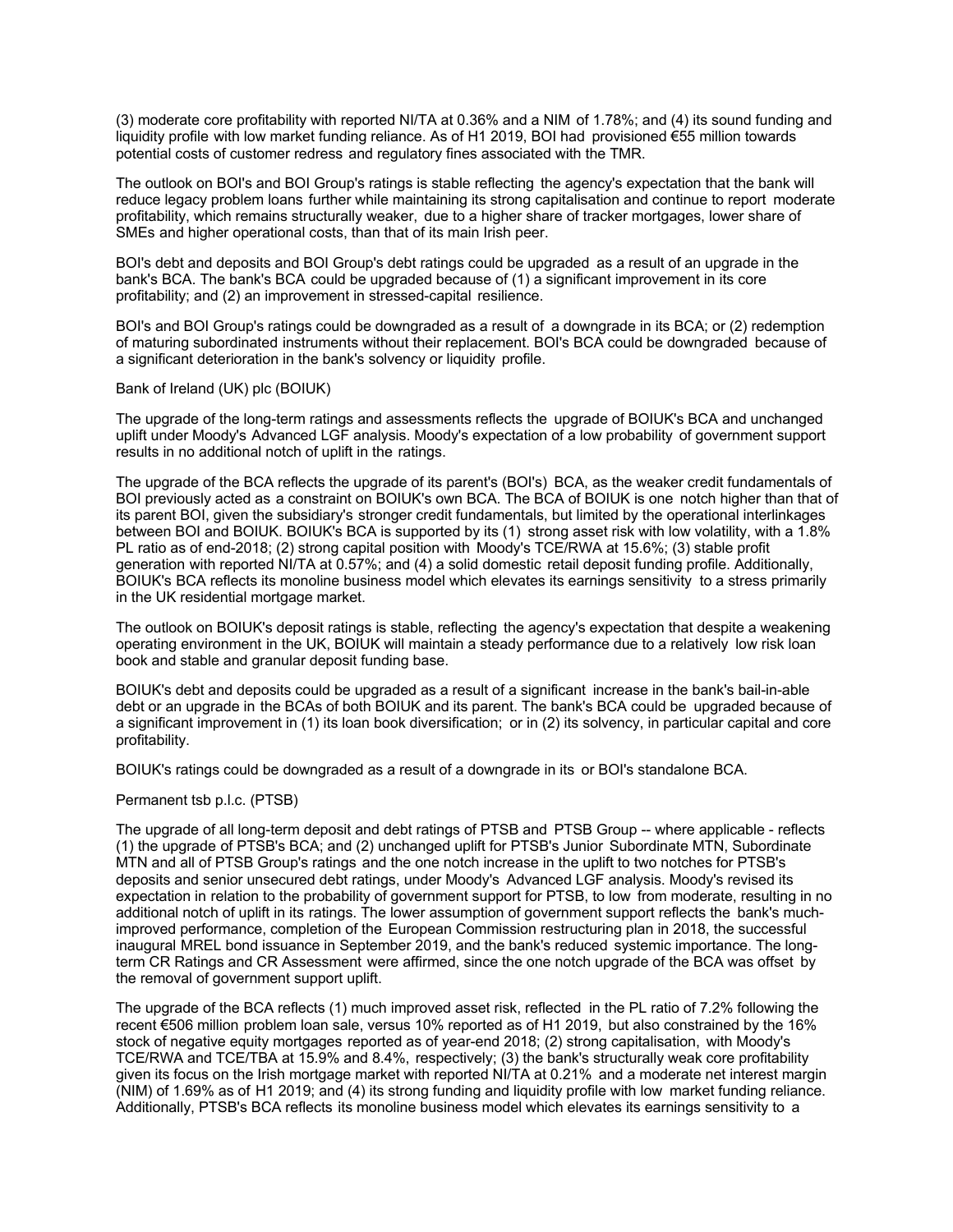stress in Ireland's residential mortgage market. As of H1 2019, PTSB paid a €21 million fine in relation to the outcome of the tracker mortgage review.

The outlook on PTSB's and PTSB Group's ratings is stable reflecting the agency's expectation that the bank will reduce legacy problem loan further while maintaining its strong capitalisation but continue to report low profitability due to the limited diversification of the loan book.

PTSB's and PTSB Group's debt ratings could be upgraded as a result of an upgrade in its standalone BCA and further increase in the bank's bail-in-able debt. The bank's BCA could be upgraded because of a significant improvement in its stressed-capital resilience, in particular a further improvement in core profitability and reduction in asset risk.

PTSB's and PTSB Group's ratings could be downgraded as a result of a downgrade in the BCA; or (2) redemption of maturing subordinated instruments without their replacement. PTSB's BCA could be downgraded because of a significant deterioration in the bank's solvency or liquidity profile.

#### Ulster Bank Ireland DAC (UBIDAC)

The upgrade of UBIDAC's long-term deposits and issuer ratings reflects the (1) affirmation of UBIDAC's BCA; and (2) higher loss absorption provided by the substantial volume of deposits, which has proven to be a stable source of funding, leading to a one-notch increase in the uplift (to two notches) under Moody's Advanced LGF analysis. The CR Ratings and CR Assessment were affirmed, since they already benefit from the maximum three notches per Moody's Advanced LGF analysis.

UBIDAC's ratings additionally benefit from an unchanged two-notches of uplift under Moody's assessment of a very high probability of affiliate support to UBIDAC from its UK ring-fenced sister companies National Westminster Bank Plc (A1 positive, baa1) and The Royal Bank of Scotland plc (RBS, A1 positive, baa1). Moody's expectation of a low probability of government support results in no additional notch of uplift in the ratings.

The affirmation of UBIDAC's BCA reflects (1) a declining but still elevated PL ratio, which the agency projects all things being equal will reduce to around 8.5% following the sale of €800 million of problem loans in first half of 2020, versus 11.3% reported as of year-end 2018; (2) weak profitability prone to volatility due to the bank's evolving strategy and restructuring with reported NI/TA at 0.29%, and the possibility of conduct charges relating to TMR, for which the bank has not yet provisioned; and (3) very strong capitalisation with Moody's TCE/RWA and TCE/TBA at 30.2% and 16.6%, respectively. UBIDAC has a strong funding and liquidity profile with low market funding reliance.

UBIDAC's long-term deposits and issuer ratings carry a positive outlook, reflecting the potential for a higher BCA due to expected improvement in bank's asset risk and operational efficiency as well as the positive outlook on UBIDAC's UK ring-fenced sister companies.

UBIDAC's ratings could be upgraded as a result of an upgrade in its or UK ring-fenced sister companies' standalone BCAs or a further increase in the bank's bail-in-able liabilities. The bank's BCA could be upgraded because of (1) a sustained improvement in its core profitability; or (2) a further reduction in NPLs while preserving a strong capital base.

UBIDAC's ratings could be downgraded, although unlikely given the positive outlook, as a result of a downgrade in its or its UK ring-fenced sister companies' BCAs or a decrease in the bank's bail-in-able liabilities. UBIDAC's BCA could be downgraded because of a significant deterioration in the bank's solvency or liquidity profile.

# LIST OF AFFECTED RATINGS

Issuer: AIB Group plc

..Upgrades:

- ....Senior Unsecured Regular Bond/Debenture, upgraded to Baa2 from Baa3, outlook remains Positive
- ....Senior Unsecured Medium-Term Note Program, upgraded to (P)Baa2 from (P)Baa3
- ....Subordinate Regular Bond/Debenture, upgraded to Baa3 from Ba1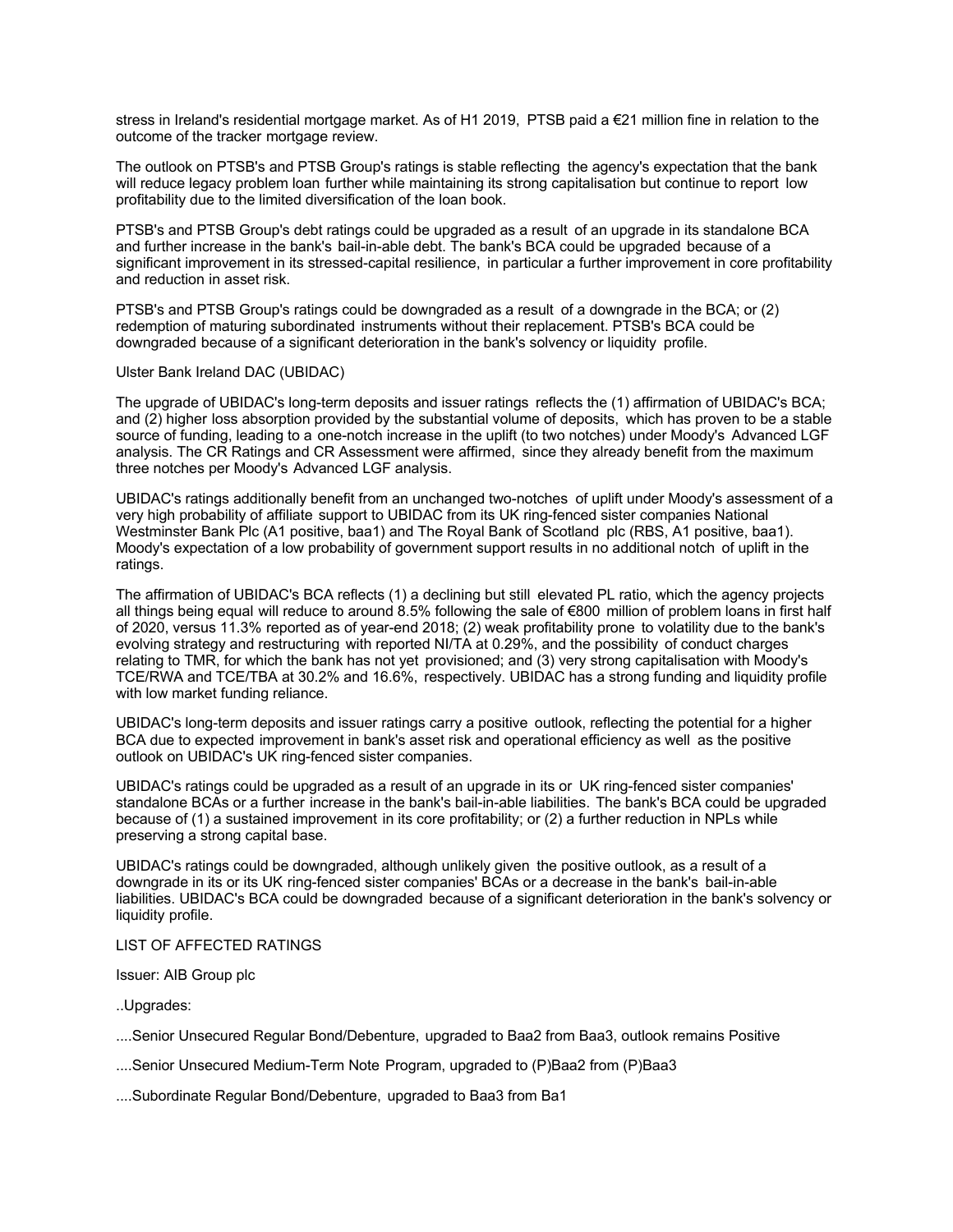....Subordinate Medium-Term Note Program, upgraded to (P)Baa3 from (P)Ba1

....Preferred Stock Non-cumulative, upgraded to Ba2(hyb) from Ba3(hyb)

..Outlook Action:

....Outlook remains Positive

Issuer: Allied Irish Banks, p.l.c.

- ..Upgrades:
- ....Baseline Credit Assessment, upgraded to baa2 from baa3
- ....Adjusted Baseline Credit Assessment, upgraded to baa2 from baa3

....Senior Unsecured Regular Bond/Debenture, upgraded to A2 from A3, outlook changed to Stable from Positive

....Senior Unsecured Medium-Term Note Program, upgraded to (P)A2 from (P)A3

....Subordinate Regular Bond/Debenture, upgraded to Baa3 from Ba1

- ....Subordinate Medium-Term Note Program, upgraded to (P)Baa3 from (P)Ba1
- ....Junior Subordinate Medium-Term Note Program, upgraded to (P)Ba1 from (P)Ba2
- ....Preferred Stock Non-cumulative, upgraded to Ba2(hyb) from Ba3(hyb)
- ....Other Short Term, upgraded to (P)P-1 from (P)P-2

..Affirmations:

- ....Long-term Counterparty Risk Ratings, affirmed A2
- ....Short-term Counterparty Risk Ratings, affirmed P-1
- ....Long-term Bank Deposits, affirmed A2, outlook changed to Positive from Stable
- ....Short-term Bank Deposits, affirmed P-1
- ....Long-term Counterparty Risk Assessment, affirmed A2(cr)
- ....Short-term Counterparty Risk Assessment, affirmed P-1(cr)

..Outlook Action:

....Outlook changed to Stable(m) from Positive(m)

Issuer: EBS d.a.c.

- ..Upgrades:
- ....Baseline Credit Assessment, upgraded to baa2 from baa3
- ....Adjusted Baseline Credit Assessment, upgraded to baa2 from baa3

..Affirmations:

- ....Long-term Counterparty Risk Ratings, affirmed A2
- ....Short-term Counterparty Risk Ratings, affirmed P-1
- ....Long-term Bank Deposits, affirmed A2, outlook changed to Positive from Stable
- ....Short-term Bank Deposits, affirmed P-1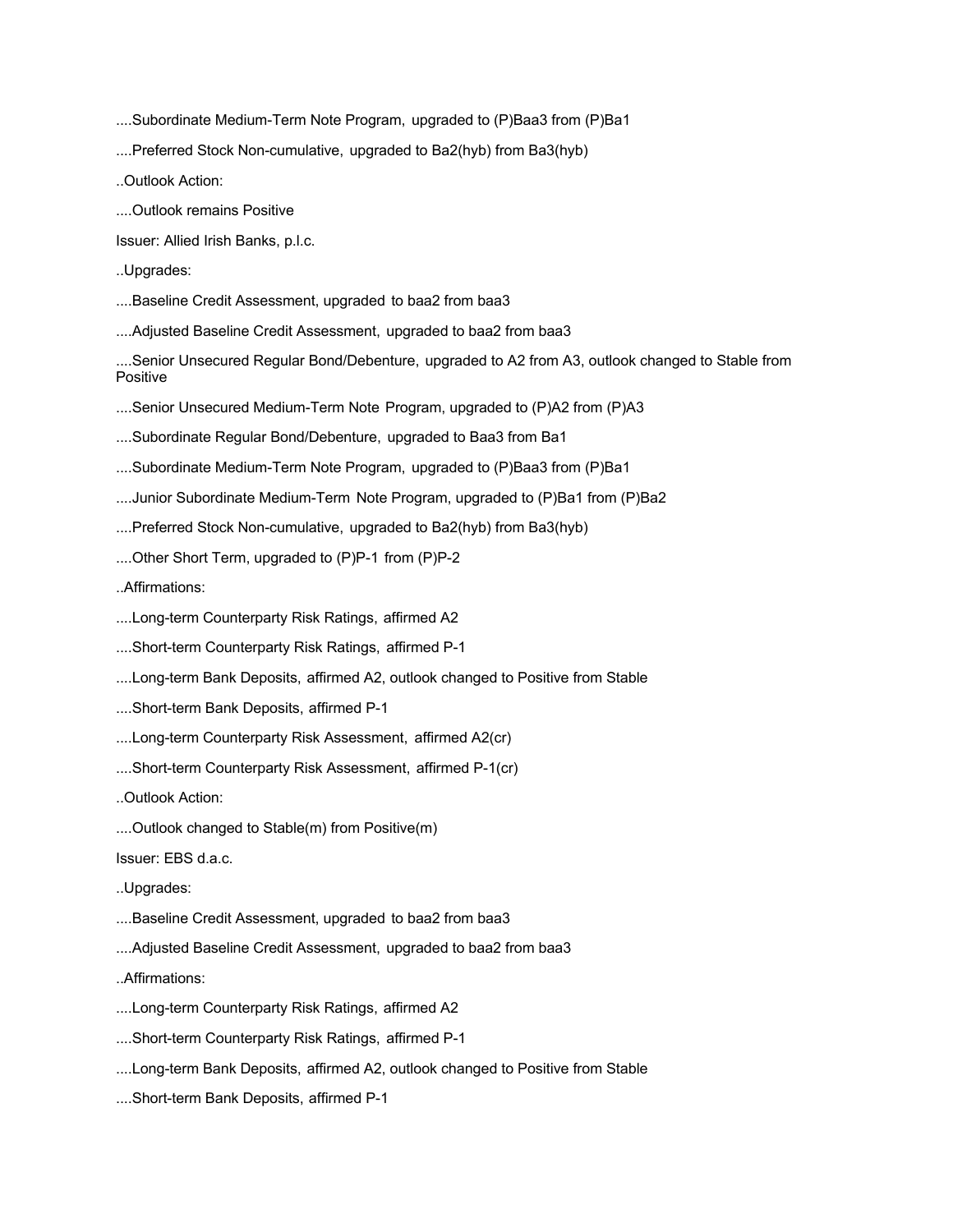....Long-term Counterparty Risk Assessment, affirmed A2(cr)

....Short-term Counterparty Risk Assessment, affirmed P-1(cr)

..Outlook Action:

....Outlook changed to Positive from Stable

Issuer: Bank of Ireland Group plc

..Upgrades:

....Long-term Issuer Ratings, upgraded to Baa2 from Baa3, outlook changed to Stable from Positive

....Senior Unsecured Regular Bond/Debenture, upgraded to Baa2 from Baa3, outlook changed to Stable from Positive

....Senior Unsecured Medium-Term Note Program, upgraded to (P)Baa2 from (P)Baa3

....Subordinate Regular Bond/Debenture, upgraded to Baa3 from Ba1

- ....Subordinate Medium-Term Note Program, upgraded to (P)Baa3 from (P)Ba1
- ..Outlook Action:
- ....Outlook changed to Stable from Positive

#### Issuer: Bank of Ireland

..Upgrades:

- ....Baseline Credit Assessment, upgraded to baa2 from baa3
- ....Adjusted Baseline Credit Assessment, upgraded to baa2 from baa3
- ....Subordinate Regular Bond/Debenture, upgraded to Baa3 from Ba1
- ....Subordinate Medium-Term Note Program, upgraded to (P)Baa3 from (P)Ba1
- ....Junior Subordinated Regular Bond/Debenture, upgraded to Ba1(hyb) from Ba2(hyb)
- ....Preferred Stock, upgraded to Ba2(hyb) from Ba3(hyb)
- ....Preferred Stock Non-cumulative, upgraded to Ba2(hyb) from Ba3(hyb)

..Affirmations:

- ....Long-term Counterparty Risk Ratings, affirmed A2
- ....Short-term Counterparty Risk Ratings, affirmed P-1
- ....Long-term Bank Deposits, affirmed A2, outlook remains Stable
- ....Short-term Bank Deposits, affirmed P-1
- ....Short-term Deposit Note/CD Program, affirmed P-1
- ....Long-term Counterparty Risk Assessment, affirmed A2(cr)
- ....Short-term Counterparty Risk Assessment, affirmed P-1(cr)
- ....Long-term Issuer Rating, affirmed A2, outlook remains Stable
- ....Senior Unsecured Regular Bond/Debenture, affirmed A2, outlook remains Stable
- ....Senior Unsecured Medium-Term Note Program, affirmed (P)A2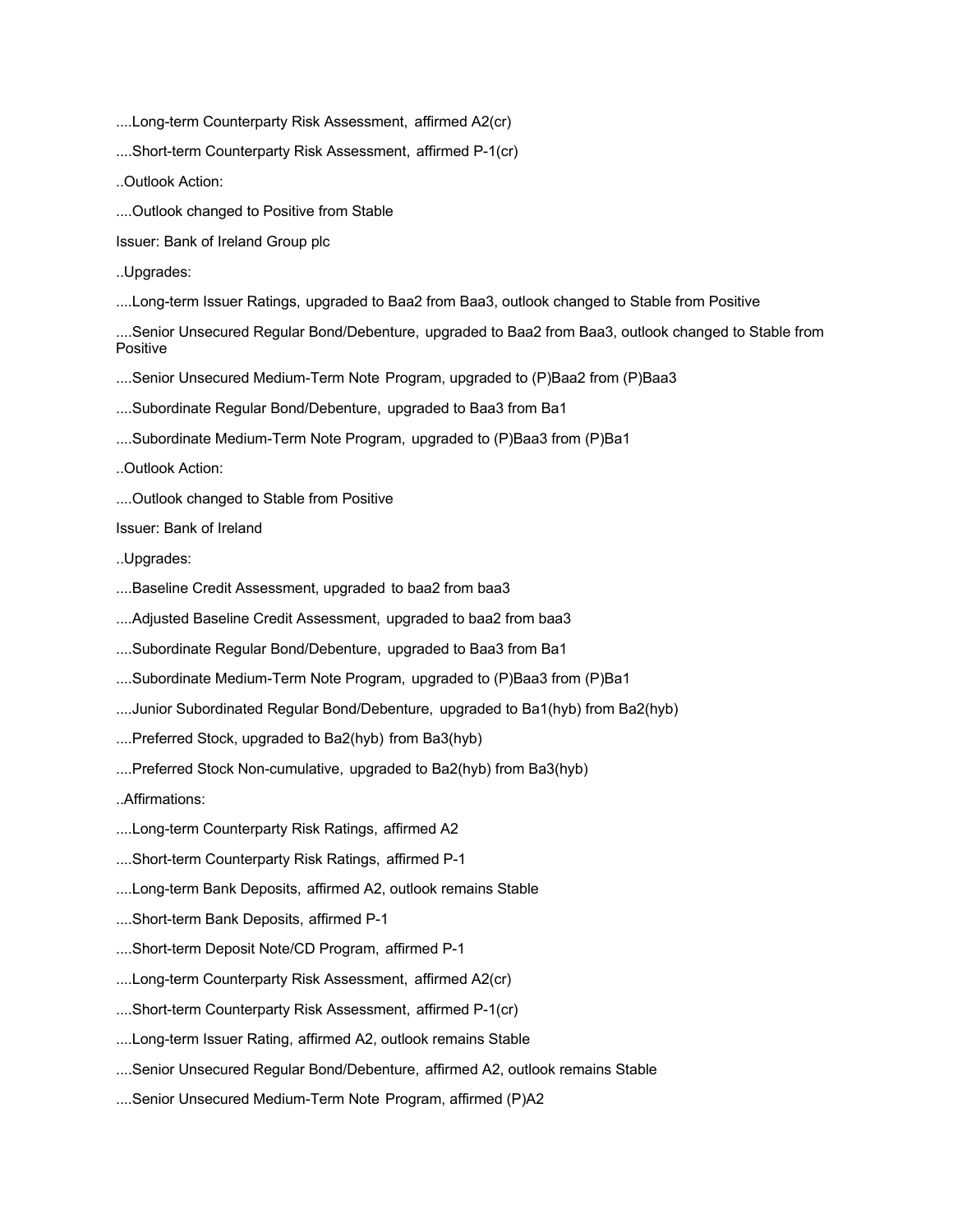- ....Commercial Paper, affirmed P-1
- ....Other Short Term, affirmed (P)P-1
- ..Outlook Action:
- ....Outlook remains Stable
- Issuer: Bank of Ireland (UK) plc
- ..Upgrades:
- ....Long-term Counterparty Risk Ratings, upgraded to A2 from A3
- ....Short-term Counterparty Risk Ratings, upgraded to P-1 from P-2
- ....Long-term Bank Deposits, upgraded to Baa1 from Baa2, outlook changed to Stable from Positive
- ....Long-term Counterparty Risk Assessment, upgraded to A1(cr) from A2(cr)
- ....Baseline Credit Assessment, upgraded to baa1 from baa2
- ....Adjusted Baseline Credit Assessment, upgraded to baa1 from baa2
- ..Affirmations:
- ....Short-term Bank Deposits, affirmed P-2
- ....Short-term Counterparty Risk Assessment, affirmed P-1(cr)
- ..Outlook Action:
- ....Outlook changed to Stable from Positive
- Issuer: Permanent TSB Group Holdings plc
- ..Upgrades:
- ....Long-term Issuer Rating, upgraded to Ba1 from Ba3, outlook changed to Stable from Positive
- ....Senior Unsecured Regular Bond/Debenture, upgraded to Ba1 from Ba3, outlook changed to Stable from Positive
- ....Senior Unsecured Medium-Term Note Program, upgraded to (P)Ba1 from (P)Ba3
- ..Affirmation:
- ....Other Short Term, affirmed (P)NP
- ..Outlook Action:
- ....Outlook changed to Stable from Positive

#### Issuer: Permanent tsb p.l.c.

- ..Upgrades:
- ....Long-term Bank Deposits, upgraded to Baa2 from Baa3, outlook changed to Stable from Positive
- ....Short-term Bank Deposits, upgraded to P-2 from P-3
- ....Baseline Credit Assessment, upgraded to ba1 from ba2
- ....Adjusted Baseline Credit Assessment, upgraded to ba1 from ba2
- ....Senior Unsecured Regular Bond/Debenture, upgraded to Baa2 from Baa3, outlook changed to Stable from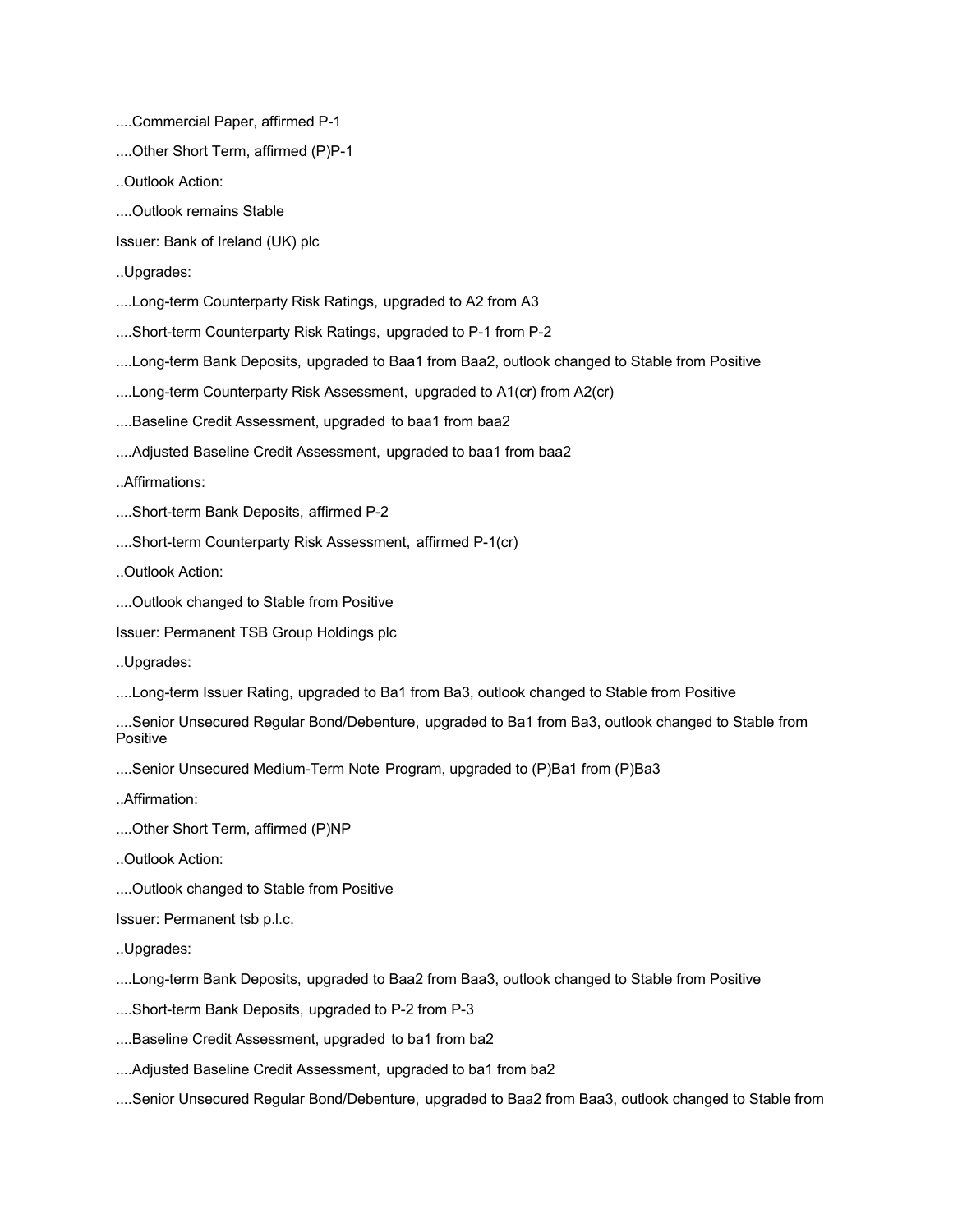# Positive

- ....Senior Unsecured Medium-Term Note Program, upgraded to (P)Baa2 from (P)Baa3
- ....Subordinate Medium-Term Note Program, upgraded to (P)Ba2 from (P)Ba3
- ....Junior Subordinate Medium-Term Note Program, upgraded to (P)Ba3 from (P)B1
- ....Other Short Term, upgraded to (P)P-2 from (P)P-3
- ..Affirmations:
- ....Long-term Counterparty Risk Ratings, affirmed Baa1
- ....Long-term Counterparty Risk Assessment, affirmed Baa1(cr)
- ....Short-term Counterparty Risk Ratings, affirmed P-2
- ....Short-term Counterparty Risk Assessment, affirmed P-2(cr)
- ..Outlook Action:
- ....Outlook changed to Stable from Positive
- Issuer: Ulster Bank Ireland DAC
- ..Upgrades:
- ....Long-term Bank Deposits, upgraded to A3 from Baa1, outlook remains Positive
- ....Long-term Issuer Rating, upgraded to Baa1 from Baa2, outlook remains Positive
- ..Affirmations:
- ....Long-term Counterparty Risk Ratings, affirmed A2
- ....Short-term Counterparty Risk Ratings, affirmed P-1
- ....Short-term Bank Deposits, affirmed P-2
- ....Long-term Counterparty Risk Assessment, affirmed A2(cr)
- ....Short-term Counterparty Risk Assessment, affirmed P-1(cr)
- ....Short-term Issuer Rating, affirmed P-2
- ....Baseline Credit Assessment, affirmed ba1
- ....Adjusted Baseline Credit Assessment, affirmed baa2
- ..Outlook Action:
- ....Outlook remains Positive

#### PRINCIPAL METHODOLOGY

The principal methodology used in these ratings was Banks Methodology published in November 2019. Please see the Rating Methodologies page on www.moodys.com for a copy of this methodology.

# REGULATORY DISCLOSURES

For ratings issued on a program, series, category/class of debt or security this announcement provides certain regulatory disclosures in relation to each rating of a subsequently issued bond or note of the same series, category/class of debt, security or pursuant to a program for which the ratings are derived exclusively from existing ratings in accordance with Moody's rating practices. For ratings issued on a support provider, this announcement provides certain regulatory disclosures in relation to the credit rating action on the support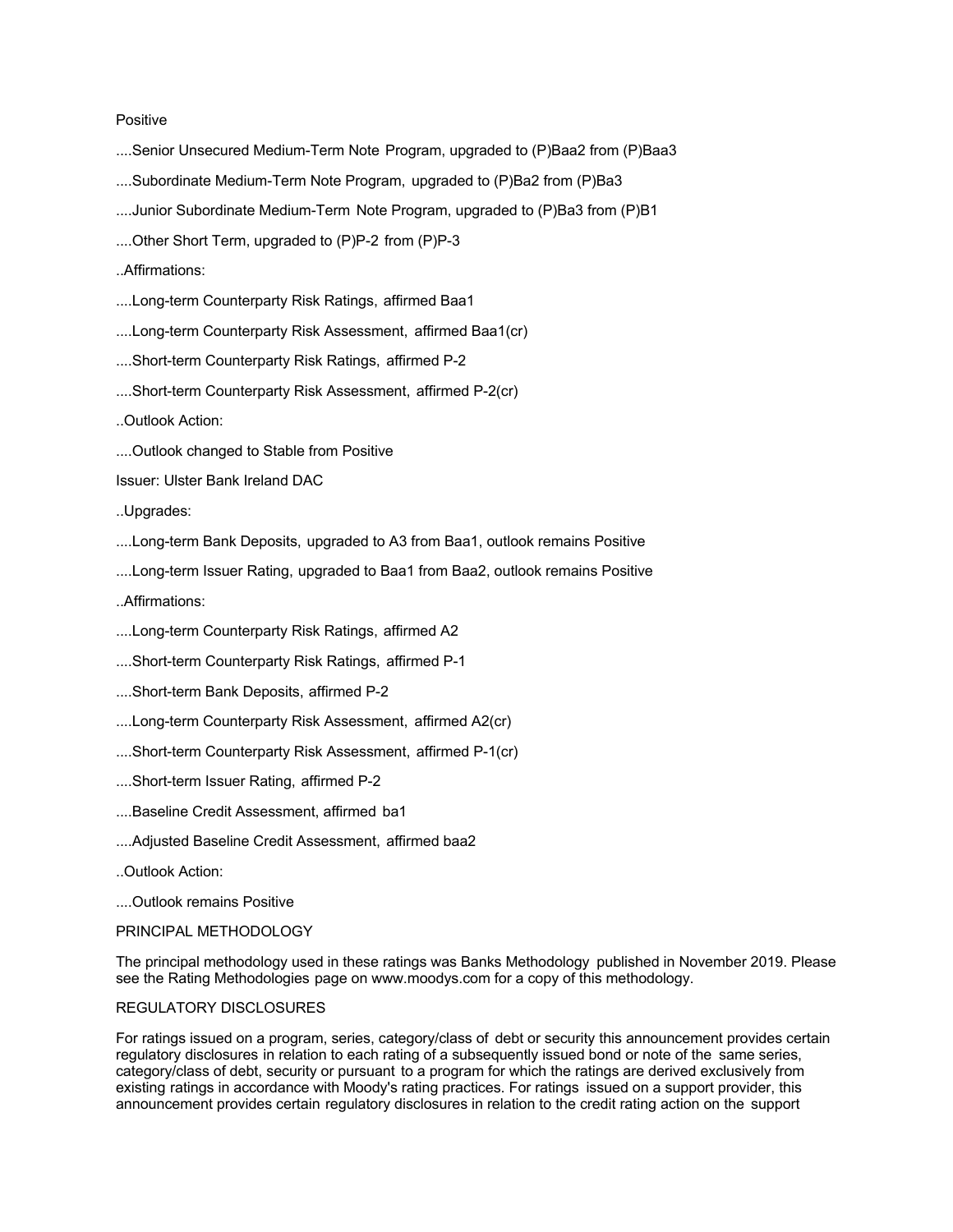provider and in relation to each particular credit rating action for securities that derive their credit ratings from the support provider's credit rating. For provisional ratings, this announcement provides certain regulatory disclosures in relation to the provisional rating assigned, and in relation to a definitive rating that may be assigned subsequent to the final issuance of the debt, in each case where the transaction structure and terms have not changed prior to the assignment of the definitive rating in a manner that would have affected the rating. For further information please see the ratings tab on the issuer/entity page for the respective issuer on www.moodys.com.

For any affected securities or rated entities receiving direct credit support from the primary entity(ies) of this credit rating action, and whose ratings may change as a result of this credit rating action, the associated regulatory disclosures will be those of the guarantor entity. Exceptions to this approach exist for the following disclosures, if applicable to jurisdiction: Ancillary Services, Disclosure to rated entity, Disclosure from rated entity.

Regulatory disclosures contained in this press release apply to the credit rating and, if applicable, the related rating outlook or rating review.

Please see www.moodys.com for any updates on changes to the lead rating analyst and to the Moody's legal entity that has issued the rating.

Please see the ratings tab on the issuer/entity page on www.moodys.com for additional regulatory disclosures for each credit rating.

Arif Bekiroglu VP-Senior Analyst Financial Institutions Group Moody's Investors Service Ltd. One Canada Square Canary Wharf London E14 5FA United Kingdom JOURNALISTS: 44 20 7772 5456 Client Service: 44 20 7772 5454

Nicholas Hill MD - Banking Financial Institutions Group JOURNALISTS: 44 20 7772 5456 Client Service: 44 20 7772 5454

Releasing Office: Moody's Investors Service Ltd. One Canada Square Canary Wharf London E14 5FA United Kingdom JOURNALISTS: 44 20 7772 5456 Client Service: 44 20 7772 5454



© 2019 Moody's Corporation, Moody's Investors Service, Inc., Moody's Analytics, Inc. and/or their licensors and affiliates (collectively, "MOODY'S"). All rights reserved.

**CREDIT RATINGS ISSUED BY MOODY'S INVESTORS SERVICE, INC. AND ITS RATINGS AFFILIATES ("MIS") ARE MOODY'S CURRENT OPINIONS OF THE RELATIVE FUTURE CREDIT RISK OF ENTITIES, CREDIT COMMITMENTS, OR DEBT OR DEBT-LIKE SECURITIES, AND MOODY'S PUBLICATIONS MAY INCLUDE MOODY'S CURRENT OPINIONS OF THE RELATIVE FUTURE CREDIT RISK OF ENTITIES, CREDIT COMMITMENTS, OR DEBT OR DEBT-LIKE SECURITIES. MOODY'S DEFINES CREDIT RISK AS THE RISK THAT AN ENTITY MAY NOT MEET**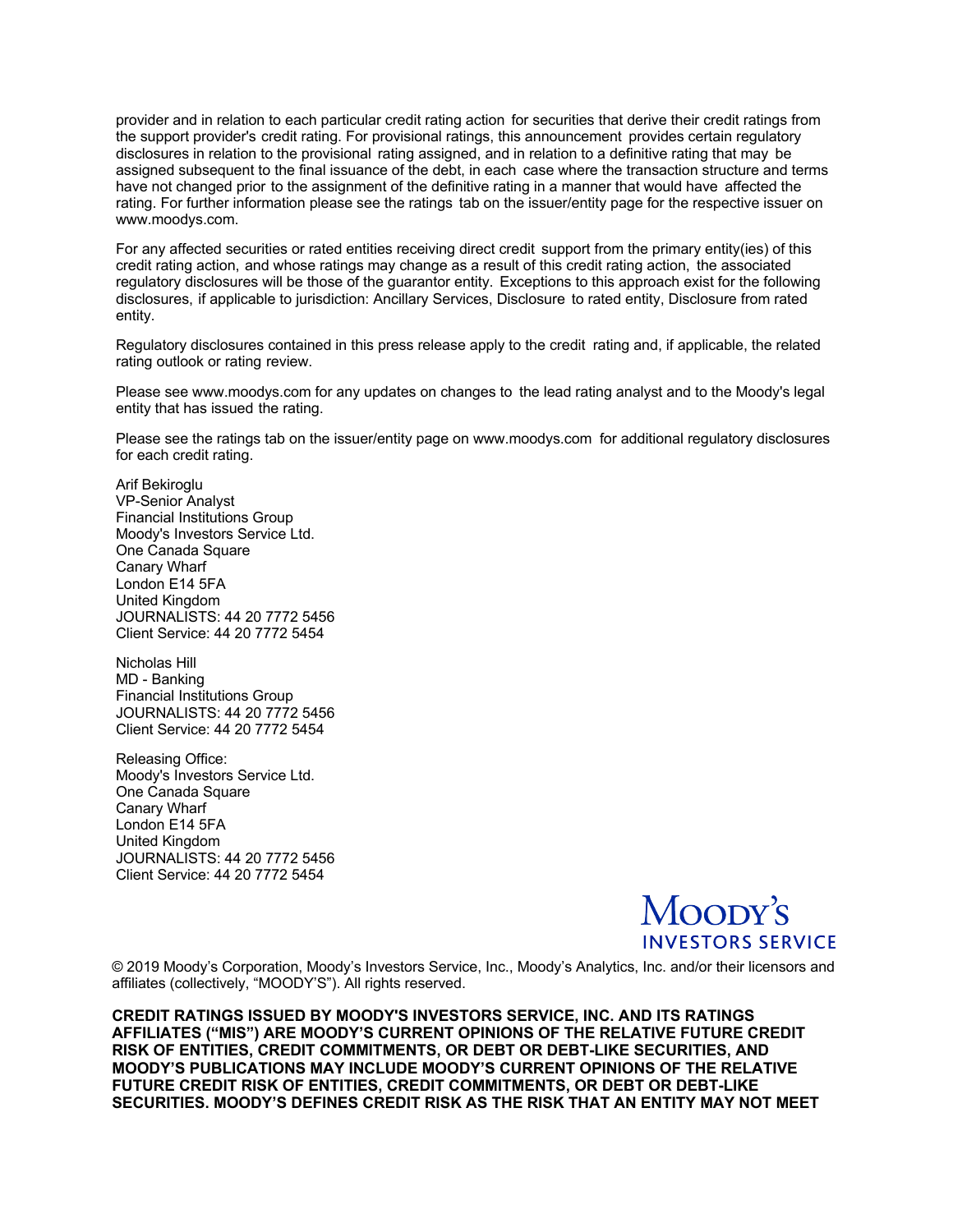**ITS CONTRACTUAL FINANCIAL OBLIGATIONS AS THEY COME DUE AND ANY ESTIMATED FINANCIAL LOSS IN THE EVENT OF DEFAULT OR IMPAIRMENT. SEE MOODY'S RATING SYMBOLS AND DEFINITIONS PUBLICATION FOR INFORMATION ON THE TYPES OF CONTRACTUAL FINANCIAL OBLIGATIONS ADDRESSED BY MOODY'S RATINGS. CREDIT RATINGS DO NOT ADDRESS ANY OTHER RISK, INCLUDING BUT NOT LIMITED TO: LIQUIDITY RISK, MARKET VALUE RISK, OR PRICE VOLATILITY. CREDIT RATINGS AND MOODY'S OPINIONS INCLUDED IN MOODY'S PUBLICATIONS ARE NOT STATEMENTS OF CURRENT OR HISTORICAL FACT. MOODY'S PUBLICATIONS MAY ALSO INCLUDE QUANTITATIVE MODEL-BASED ESTIMATES OF CREDIT RISK AND RELATED OPINIONS OR COMMENTARY PUBLISHED BY MOODY'S ANALYTICS, INC. CREDIT RATINGS AND MOODY'S PUBLICATIONS DO NOT CONSTITUTE OR PROVIDE INVESTMENT OR FINANCIAL ADVICE, AND CREDIT RATINGS AND MOODY'S PUBLICATIONS ARE NOT AND DO NOT PROVIDE RECOMMENDATIONS TO PURCHASE, SELL, OR HOLD PARTICULAR SECURITIES. NEITHER CREDIT RATINGS NOR MOODY'S PUBLICATIONS COMMENT ON THE SUITABILITY OF AN INVESTMENT FOR ANY PARTICULAR INVESTOR. MOODY'S ISSUES ITS CREDIT RATINGS AND PUBLISHES MOODY'S PUBLICATIONS WITH THE EXPECTATION AND UNDERSTANDING THAT EACH INVESTOR WILL, WITH DUE CARE, MAKE ITS OWN STUDY AND EVALUATION OF EACH SECURITY THAT IS UNDER CONSIDERATION FOR PURCHASE, HOLDING, OR SALE.** 

MOODY'S CREDIT RATINGS AND MOODY'S PUBLICATIONS ARE NOT INTENDED FOR USE BY RETAIL INVESTORS AND IT WOULD BE RECKLESS AND INAPPROPRIATE FOR RETAIL INVESTORS TO USE MOODY'S CREDIT RATINGS OR MOODY'S PUBLICATIONS WHEN MAKING AN INVESTMENT DECISION. IF IN DOUBT YOU SHOULD CONTACT YOUR FINANCIAL OR OTHER PROFESSIONAL ADVISER.

ALL INFORMATION CONTAINED HEREIN IS PROTECTED BY LAW, INCLUDING BUT NOT LIMITED TO, COPYRIGHT LAW, AND NONE OF SUCH INFORMATION MAY BE COPIED OR OTHERWISE REPRODUCED, REPACKAGED, FURTHER TRANSMITTED, TRANSFERRED, DISSEMINATED, REDISTRIBUTED OR RESOLD, OR STORED FOR SUBSEQUENT USE FOR ANY SUCH PURPOSE, IN WHOLE OR IN PART, IN ANY FORM OR MANNER OR BY ANY MEANS WHATSOEVER, BY ANY PERSON WITHOUT MOODY'S PRIOR WRITTEN CONSENT.

CREDIT RATINGS AND MOODY'S PUBLICATIONS ARE NOT INTENDED FOR USE BY ANY PERSON AS A BENCHMARK AS THAT TERM IS DEFINED FOR REGULATORY PURPOSES AND MUST NOT BE USED IN ANY WAY THAT COULD RESULT IN THEM BEING CONSIDERED A BENCHMARK.

All information contained herein is obtained by MOODY'S from sources believed by it to be accurate and reliable. Because of the possibility of human or mechanical error as well as other factors, however, all information contained herein is provided "AS IS" without warranty of any kind. MOODY'S adopts all necessary measures so that the information it uses in assigning a credit rating is of sufficient quality and from sources MOODY'S considers to be reliable including, when appropriate, independent third-party sources. However, MOODY'S is not an auditor and cannot in every instance independently verify or validate information received in the rating process or in preparing the Moody's publications.

To the extent permitted by law, MOODY'S and its directors, officers, employees, agents, representatives, licensors and suppliers disclaim liability to any person or entity for any indirect, special, consequential, or incidental losses or damages whatsoever arising from or in connection with the information contained herein or the use of or inability to use any such information, even if MOODY'S or any of its directors, officers, employees, agents, representatives, licensors or suppliers is advised in advance of the possibility of such losses or damages, including but not limited to: (a) any loss of present or prospective profits or (b) any loss or damage arising where the relevant financial instrument is not the subject of a particular credit rating assigned by MOODY'S.

To the extent permitted by law, MOODY'S and its directors, officers, employees, agents, representatives, licensors and suppliers disclaim liability for any direct or compensatory losses or damages caused to any person or entity, including but not limited to by any negligence (but excluding fraud, willful misconduct or any other type of liability that, for the avoidance of doubt, by law cannot be excluded) on the part of, or any contingency within or beyond the control of, MOODY'S or any of its directors, officers, employees, agents, representatives, licensors or suppliers, arising from or in connection with the information contained herein or the use of or inability to use any such information.